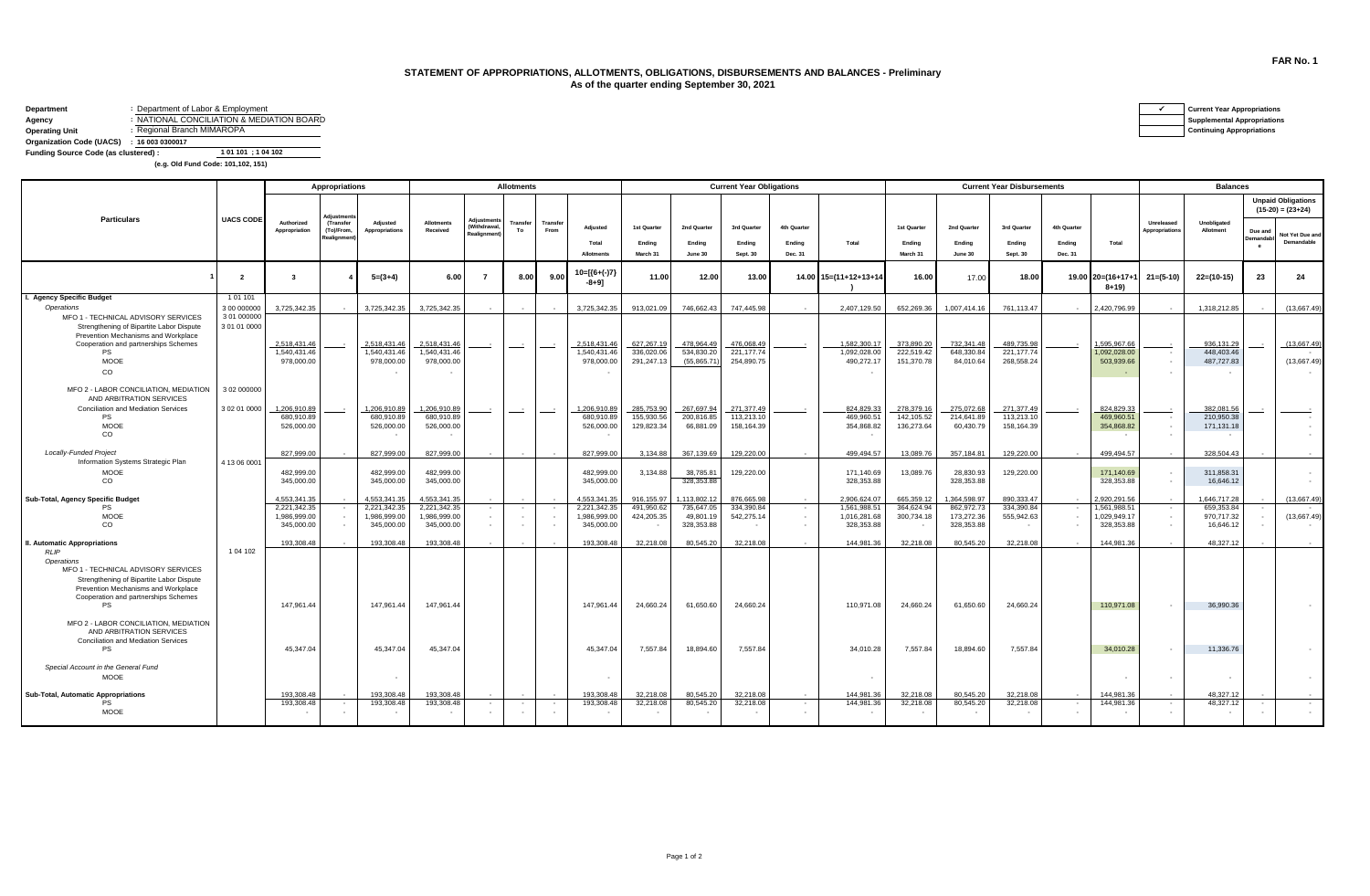|                                                                                                                                                                              |                                                                            |                             | Appropriations                      |                            | <b>Allotments</b>          |                          |                |                                    |                            |                    | <b>Current Year Obligations</b> |                      |                                       |                            |                    | <b>Current Year Disbursements</b> |                                                           |                   |                               |                                    | <b>Balances</b>          |           |                                                  |  |
|------------------------------------------------------------------------------------------------------------------------------------------------------------------------------|----------------------------------------------------------------------------|-----------------------------|-------------------------------------|----------------------------|----------------------------|--------------------------|----------------|------------------------------------|----------------------------|--------------------|---------------------------------|----------------------|---------------------------------------|----------------------------|--------------------|-----------------------------------|-----------------------------------------------------------|-------------------|-------------------------------|------------------------------------|--------------------------|-----------|--------------------------------------------------|--|
|                                                                                                                                                                              |                                                                            |                             |                                     |                            |                            |                          |                |                                    |                            |                    |                                 |                      |                                       |                            |                    |                                   |                                                           |                   |                               |                                    |                          |           | <b>Unpaid Obligations</b><br>$(15-20) = (23+24)$ |  |
| <b>Particulars</b>                                                                                                                                                           | <b>UACS CODE</b>                                                           | Authorized<br>Appropriation | (Transfer<br>(To)/From,<br>aalignme | Adjusted<br>Appropriations | Allotments<br>Received     | (Withdrawal,<br>ealignme | Transfer<br>To | Transfe<br>From                    | Adjusted                   | 1st Quarter        | 2nd Quarter                     | 3rd Quarter          | 4th Quarter                           |                            | 1st Quarter        | 2nd Quarter                       | 3rd Quarter                                               | 4th Quarter       |                               | Unreleased<br><b>Nopropriation</b> | Unobligated<br>Allotment | Due and   | Not Yet Due an                                   |  |
|                                                                                                                                                                              |                                                                            |                             |                                     |                            |                            |                          |                |                                    | Total<br><b>Allotments</b> | Endina<br>March 31 | Endina<br>June 30               | Endina<br>Sept. 30   | Ending<br>Dec. 31                     | Total                      | Endina<br>March 31 | Endina<br>June 30                 | Ending<br>Sept. 30                                        | Endina<br>Dec. 31 | Total                         |                                    |                          | $\bullet$ | Demandable                                       |  |
|                                                                                                                                                                              | $\overline{2}$                                                             | $\mathbf{3}$                |                                     | $5=(3+4)$                  | 6.00                       | $\overline{7}$           | 8.00           | 9.00                               | 10=[{6+(-)7}<br>$-8+9]$    | 11.00              | 12.00                           | 13.00                |                                       | 14.00 15=(11+12+13+14      | 16.00              | 17.00                             | 18.00                                                     |                   | 19.00 20=(16+17+1<br>$8 + 19$ | $21 = (5-10)$                      | $22=(10-15)$             | 23        | 24                                               |  |
| III. Special Purpose Fund                                                                                                                                                    | 406                                                                        |                             |                                     |                            |                            |                          |                |                                    |                            |                    |                                 |                      |                                       |                            |                    |                                   |                                                           |                   |                               |                                    |                          |           |                                                  |  |
| Miscellaneous Personnel Benefits Fund<br>Operations<br>MFO 1 - TECHNICAL ADVISORY SERVICES                                                                                   |                                                                            |                             | $\sim$                              | $\sim$                     |                            |                          |                |                                    |                            | $\sim$             | $\sim$                          | $\sim$               |                                       |                            |                    |                                   |                                                           | $\sim$            | $\sim$                        |                                    | $\sim$                   |           |                                                  |  |
| Strengthening of Bipartite Labor Dispute<br>Prevention Mechanisms and Workplace<br>Cooperation and partnerships Schemes<br>PS                                                |                                                                            |                             |                                     | $\blacksquare$             |                            |                          |                |                                    |                            |                    |                                 |                      |                                       |                            |                    |                                   |                                                           |                   | $\sim$                        |                                    | $\sim$                   |           |                                                  |  |
| MFO 2 - LABOR CONCILIATION, MEDIATION<br>AND ARBITRATION SERVICES<br>Conciliation and Mediation Services<br>PS                                                               |                                                                            |                             |                                     | $\sim$                     |                            |                          |                |                                    |                            |                    |                                 |                      |                                       | $\sim$                     |                    |                                   |                                                           |                   | $\sim$                        |                                    |                          |           |                                                  |  |
| Pension and Gratuity Fund                                                                                                                                                    | 407                                                                        |                             | $\overline{\phantom{a}}$            | $\blacksquare$             |                            |                          |                | $\sim$                             |                            |                    |                                 | $\sim$               |                                       | $\sim$                     |                    |                                   |                                                           |                   |                               |                                    |                          |           |                                                  |  |
| Operations<br>MFO 1 - TECHNICAL ADVISORY SERVICES<br>Strengthening of Bipartite Labor Dispute<br>Prevention Mechanisms and Workplace<br>Cooperation and partnerships Schemes |                                                                            |                             |                                     |                            |                            |                          |                |                                    |                            |                    |                                 |                      |                                       |                            |                    |                                   |                                                           |                   |                               |                                    |                          |           |                                                  |  |
| PS<br>MFO 2 - LABOR CONCILIATION, MEDIATION<br>AND ARBITRATION SERVICES<br>Conciliation and Mediation Services<br>PS                                                         |                                                                            |                             |                                     | $\sim$<br>$\sim$           |                            |                          |                |                                    |                            |                    |                                 |                      |                                       |                            |                    |                                   |                                                           |                   | $\sim$                        |                                    | $\sim$                   |           |                                                  |  |
| Sub-Total, Special Purpose Fund<br>PS                                                                                                                                        |                                                                            |                             |                                     | $\overline{\phantom{a}}$   |                            |                          |                |                                    |                            | $\sim$             |                                 |                      |                                       |                            |                    |                                   |                                                           |                   |                               |                                    |                          |           |                                                  |  |
| <b>GRAND TOTAL</b>                                                                                                                                                           |                                                                            | 4.746.649.83                |                                     | 4.746.649.83               | 4.746.649.83               |                          |                |                                    | 4.746.649.83               | 948.374.05         | .194.347.32                     | 908.884.06           |                                       | 3.051.605.43               | 697.577.20         | 1.445.144.17                      | 922.551.55                                                |                   | 065.272.92                    |                                    | 1.695.044.40             |           | (13,667.49)                                      |  |
| PS                                                                                                                                                                           |                                                                            | 2,414,650.83                |                                     | 2,414,650.83               | 2,414,650.83               |                          |                |                                    | 2,414,650.83               | 524,168.70         | 816,192.25                      | 366,608.92           |                                       | 1,706,969.87               | 396,843.02         | 943,517.93                        | 366,608.92                                                |                   | 1,706,969.87                  |                                    | 707,680.96               |           |                                                  |  |
| MOOE<br>CO                                                                                                                                                                   |                                                                            | 1,986,999.00<br>345,000.00  | $\sim$<br>$\sim$                    | 1,986,999.00<br>345,000.00 | 1,986,999.00<br>345,000.00 |                          |                | $\sim$<br>$\overline{\phantom{a}}$ | 1,986,999.00<br>345,000.00 | 424,205.35         | 49,801.19<br>328,353.88         | 542,275.14<br>$\sim$ | $\blacksquare$<br>$\bar{\phantom{a}}$ | 1,016,281.68<br>328,353.88 | 300,734.18         | 173,272.36<br>328,353.88          | 555,942.63<br>$\overline{\phantom{a}}$                    | $\sim$<br>$\sim$  | ,029,949.17<br>328,353.88     | $\sim$                             | 970,717.32<br>16,646.12  |           | (13,667.49)<br>$\sim$                            |  |
| <b>Recapitulation by MFO:</b><br><b>MFO 1 - TECHNICAL ADVISORY</b>                                                                                                           |                                                                            | 3,918,650.83                | $\sim$                              | 3,918,650.83               | 3,918,650.83               |                          |                |                                    | 3,918,650.83               | 945,239.17         | 827,207.63                      | 779,664.06           |                                       | 2,552,110.86               | 684,487.44         | 1,087,959.36                      | 793,331.55                                                | $\sim$            | 2,565,778.35                  |                                    | 1,366,539.97             |           | (13,667.49)                                      |  |
| <b>SERVICES</b>                                                                                                                                                              |                                                                            | 2,666,392.90                |                                     | 2,666,392.90               | 2,666,392.90               |                          |                | $\sim$                             | 2,666,392.90               | 651,927.43         | 540,615.09                      | 500,728.73           |                                       | 1,693,271.25               | 398,550.44         | 793,992.08                        | 514,396.22                                                | $\sim$            | 1,706,938.74                  |                                    | 973,121.65               |           | (13,667.49)                                      |  |
| <b>MFO 2 - LABOR CONCILIATION,</b><br><b>MEDIATION AND ARBITRATION SERVICES</b>                                                                                              |                                                                            | 1,252,257.93                | $\sim$                              | 1,252,257.93               | 1,252,257.93               |                          |                |                                    | 1,252,257.93               | 293,311.74         | 286,592.54                      | 278,935.33           |                                       | 858,839.61                 | 285,937.00         | 293,967.28                        | 278,935.33                                                | $\sim$            | 858,839.61                    |                                    | 393,418.32               |           |                                                  |  |
| OF WHICH:<br><b>Major Programs/Projects</b>                                                                                                                                  |                                                                            |                             |                                     |                            |                            |                          |                |                                    |                            |                    |                                 |                      |                                       |                            |                    |                                   |                                                           |                   |                               |                                    |                          |           |                                                  |  |
| KRA No. 1 - Just and Lasting Peace and the<br>Rule of Law                                                                                                                    |                                                                            |                             |                                     |                            |                            |                          |                |                                    |                            |                    |                                 |                      |                                       |                            |                    |                                   |                                                           |                   |                               |                                    |                          |           |                                                  |  |
| Operations<br>MFO 1 - TECHNICAL ADVISORY SERVICES                                                                                                                            |                                                                            | 2,666,392.90                | $\sim$                              | 2,666,392.90               | 2,666,392.90               |                          |                | $\sim$                             | 2,666,392.90               | 651,927.43         | 540,615.09                      | 500,728.73           |                                       | 1,693,271.25               | 398,550.44         | 793,992.08                        | 514,396.22                                                | $\sim$            | 1,706,938.74                  |                                    | 973,121.65               |           | (13,667.49)                                      |  |
| MFO 2 - LABOR CONCILIATION, MEDIATION AND<br>ARBITRATION SERVICES                                                                                                            |                                                                            | 1,252,257.93                | $\overline{\phantom{a}}$            | 1,252,257.93               | 1,252,257.93               |                          |                | $\sim$                             | 1,252,257.93               | 293,311.74         | 286,592.54                      | 278,935.33           |                                       | 858,839.61                 | 285,937.00         | 293,967.28                        | 278,935.33                                                |                   | 858,839.61                    |                                    | 393,418.32               |           |                                                  |  |
| <b>Locally-Funded Projects</b><br>Information Systems Strategic Plan                                                                                                         |                                                                            | 827,999.00                  | $\sim$                              | 827,999.00                 | 827,999.00                 |                          |                | $\sim$                             | 827,999.00                 | 3,134.88           |                                 | 129,220.00           | $\blacksquare$                        | 499,494.57                 | 13,089.76          | 357,184.81                        | 129,220.00                                                | $\sim$            | 499,494.57                    |                                    | 328,504.43               |           |                                                  |  |
| <b>Certified Correct:</b>                                                                                                                                                    | <b>Certified Correct:</b>                                                  |                             |                                     |                            |                            |                          |                |                                    |                            |                    |                                 |                      |                                       |                            |                    |                                   | <b>Approved By:</b>                                       |                   |                               |                                    |                          |           |                                                  |  |
| RENATO Q. FAJARDO JR<br>Budget Officer Designate<br>Date: 05 October 2021                                                                                                    | FELIX G. BELZA JR.<br><b>Accountant Designate</b><br>Date: 05 October 2021 |                             |                                     |                            |                            |                          |                |                                    |                            |                    |                                 |                      |                                       |                            |                    |                                   | FRANCIS A GONZALO JR<br>Director<br>Date: 05 October 2021 |                   |                               |                                    |                          |           |                                                  |  |